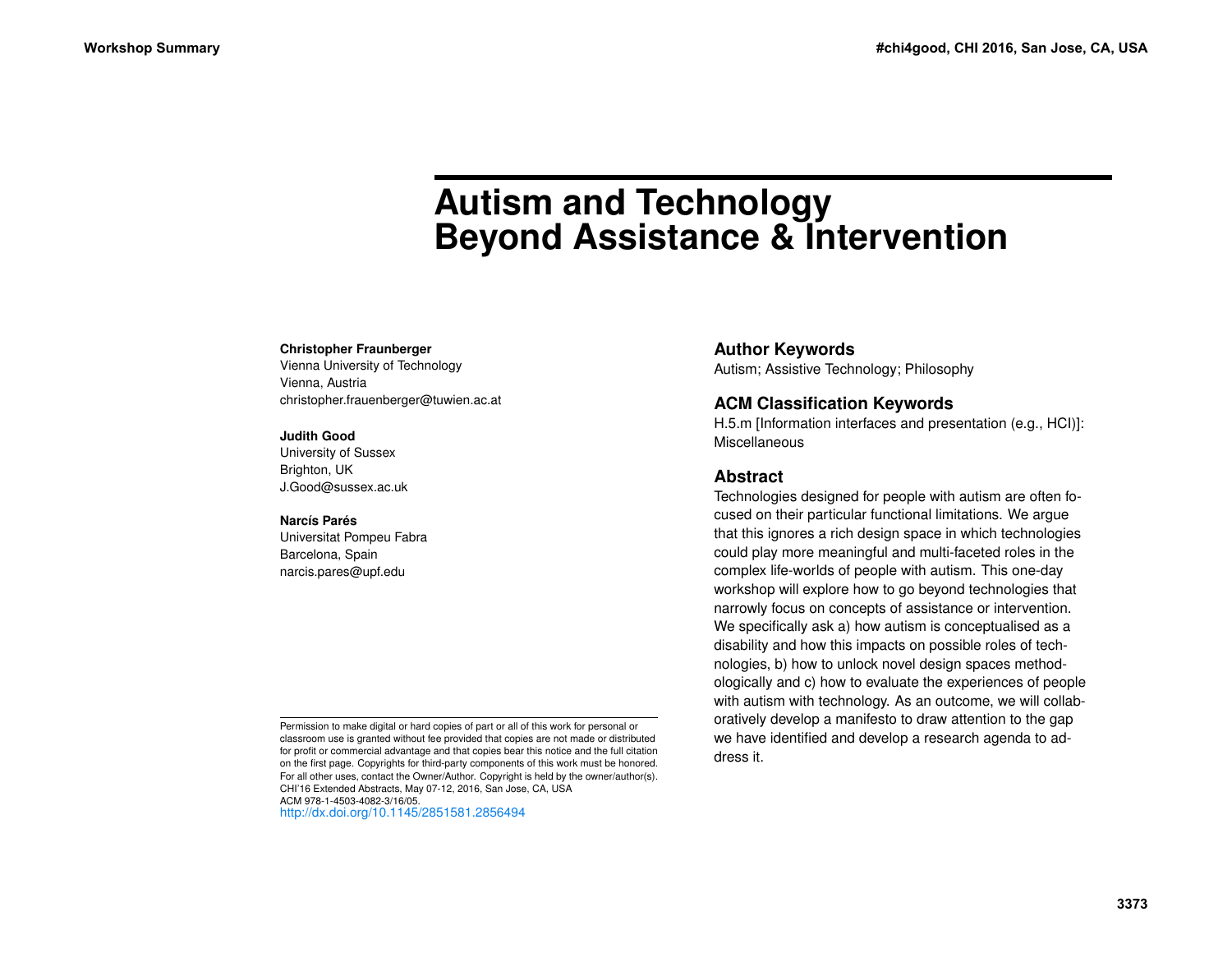## **Background**

Technologies designed for autistic people<sup>[1](#page-1-0)</sup> typically fall into one of two categories. In the first category is Assistive Technology (AT), with its intention to support autistic people with difficulties they encounter in their lives. In the second category are technologies which are seen as a delivery channel for learning interventions, with the promise of engaging otherwise hard to reach groups in novel ways [\[7\]](#page-5-0). Prominent examples in the first category include The Transporters, an emotion recognition intervention [\[3\]](#page-5-1), and, in the latter, vSked - an interactive, collaborative scheduling system [\[4\]](#page-5-2).

We argue that these categories are narrow and reductionist conceptions of the possible roles that technology might play in the lives of autistic people (cf., [\[2\]](#page-5-3)). Both types of technology are fundamentally driven by a deficit model of disability, and focus on the mitigation of a functional limitation. However, such a model ignores the rich and complex life-worlds of people with autism as an opportunity space for design. Mankoff et al were among the first to highlight the problematic preoccupation of technologists with "fixing the problem"  $[6]$ . Both the medical model<sup>[2](#page-1-1)</sup> and the social model<sup>[3](#page-1-2)</sup> of disabilities have proven pragmatically useful in generating requirements for technology, but have failed to holistically capture or describe the complexities of the disabled experience. As both Mankoff et al and Frauenberger emphasise, efforts to address practical everyday challenges

for people with disabilities through technology are laudable and important, however, we argue that they only respond to one aspect of the life worlds of this user group.

Recent developments in the field of Disability Studies have sought to find new theoretical foundations to address reductionism. Shakespeare, for example, proposes a relational model of disability that is based on the philosophy of critical realism [\[8\]](#page-5-7). Central to this model is the belief that the disabled experience is made up of the complex interplay between factors which are both intrinsic (e.g., the nature of the impairment, a person's own attitude towards it or their personality) and extrinsic (e.g., attitudes of others, the environment, support systems or social or economic issues). Such a holistic and multi-facetted conception of disability has fundamental consequences for driving the exploration of meaningful roles of technology in the lives of people with disabilities [\[1\]](#page-4-0). It highlights the need for a critical reflection on the intentions and goals with which technologies are designed in this context, requires designers and researchers to think about novel processes to explore the complex and under-specified problem space, and necessitates a critical discussion about possible ways of evaluating the experiences that disabled people have with technologies.

This workshop aims to open this specific debate in the context of technology and autism. Thus, the questions driving this workshop are: What does it take for us to be able to go beyond assistive or intervention technologies? What are the theoretical, philosophical, ethical and moral foundations that would allow us to do so? What impacts would this have on the methdologies by which we create and evaluate technology? What are the epistemic implications for doing science in this field? What are the practical implications for autistic people and their broader support environment? Are there

<span id="page-1-0"></span><sup>&</sup>lt;sup>1</sup>This paper uses both, person-first and label-first language to reflect that many self-advocacy groups have recently expressed that the traditional person-first language does not reflect their sense of self even though many professionals in the field still prefer it [\[5,](#page-5-5) [9\]](#page-5-6).

<span id="page-1-1"></span> $2$ The medical model is grounded in biological determinism and conceptualises disability as a divergence from normal function.

<span id="page-1-2"></span><sup>&</sup>lt;sup>3</sup>The social model introduced the distinction between impairment and disability, with the latter being located in the ways, and the extent, to which society integrates people with impairments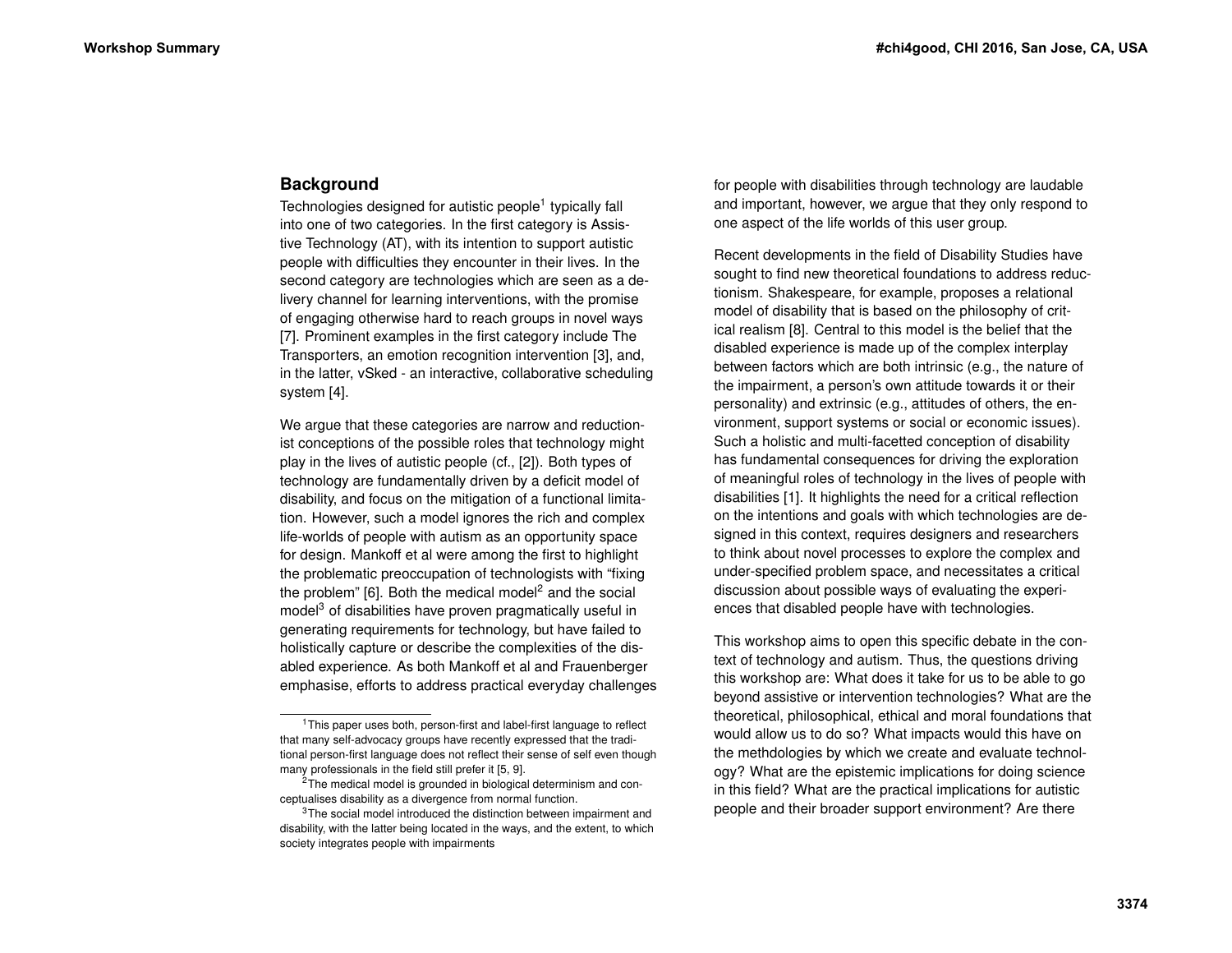possible lessons for the design of technology more generally?

Specific outcomes from this workshop will consist of a draft of a collaborative manifesto that summarises the perspectives developed and proposes a concrete, novel research agenda for autism and technology. We also plan to organise a special issue of a journal which would be framed by the manifesto.

### **Organizers**

**Christopher Frauenberger** is Senior Researcher at Vienna University of Technology and Principle Investigator of "OutsideTheBox- Rethinking Assistive Technologies with Children with Autism"[4](#page-2-0) . He holds a PhD in Computer Science from Queen Mary, University of London and subsequently worked as Postdoctoral Fellow at Sussex University. In his academic research he focused on exploring interactive technologies in the contexts of people with disabilities. This included designing auditory displays for the visually impaired, investigating non-verbal communication in people with schizophrenia and technologically enhanced learning environments for children with autism. Methodologically he is committed to participatory design approaches and often interprets collaborative techniques from other fields in his work.

**Judith Good** is a Reader in the Department of Informatics, University of Sussex. She is also Director of the Human Centred Technology Lab. Prior to this, she was an assistant professor in the Organizational Learning and Instructional Technology (OLIT) program at the University of New Mexico and, before that, a research fellow at the University of Edinburgh, where she received her PhD in Artificial Intelligence. Her research focuses on uses of technology that motivate

people to engage with learning in meaningful ways. More specifically, she focuses on the use of immersive virtual environments for learning, educational simulations, constructivist and constructionist learning environments. She has a particular interest in using and developing participatory methods in order to design digital technologies for and with children with Autism Spectrum Conditions (ASC).

**Narcís Parés** is a Tenure Associate Professor in the ICT Department of Universitat Pompeu Fabra (Barcelona, Spain). He holds a PhD in Audiovisual Communication – specialized in Virtual Reality – (UPF), and MSc and BSc in Computer Science. He is currently PI of the project "IN-AUTIS-TIC: Social Integration of Children with Autism through ICT" funded by RecerCaixa. He is co-creator and coordinator of the Master in Cognitive Systems and Interactive Media (UPF). His research interest is focused on the possibilities of Full-Body Interaction based on current Embodied Cognition theories, in areas such as Learning, Play and Special Needs. This research is undertaken from the standpoint of Interaction Design, Interactive Communication and Interactive Playgrounds. It is mainly focused on interaction for children and using non-invasive technologies. He is member of the Steering Committee of the ACM SIGCHI & IFIP International Conference on Interaction Design and Children, member of the IFIP TC13 - Human-Computer Interaction, WG 13.9 – Interaction Design and Children and member of the Editorial Board of the International Journal of Child-Computer Interaction, Elsevier.

#### **Website**

A website will be developed for the workshop, and will be accessible at this URL:

<http://igw.tuwien.ac.at/chi16-autismtechnology>

The website will be used to advertise the workshop, and

<span id="page-2-0"></span><sup>4</sup><http://outsidethebox.at>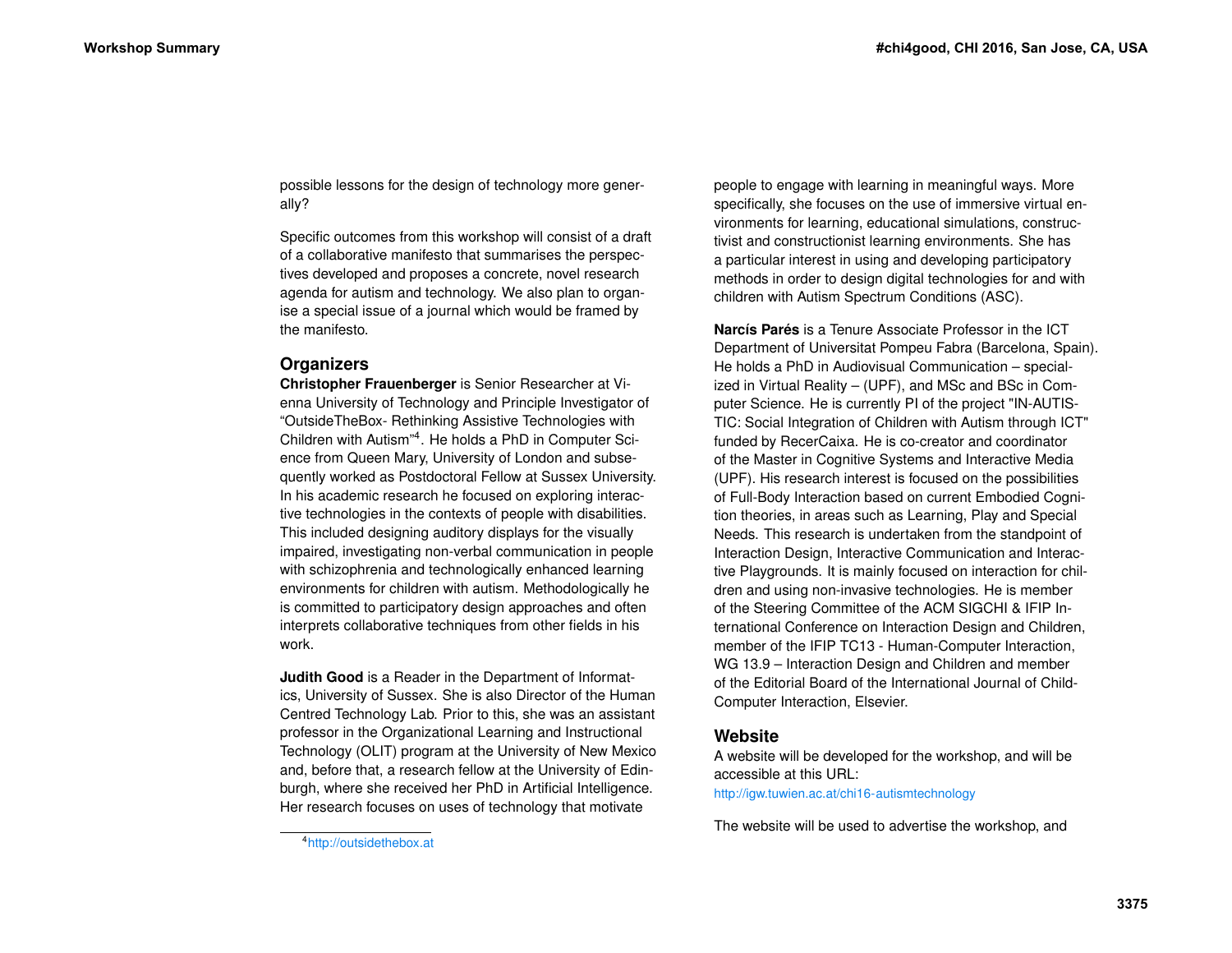also serve as a repository for ongoing work, both before and after the workshop. It will include the following topics:

- Introduction & Overview
- Call for Papers
- Programme of the Day
- Resources (related literature)
- Position papers (all papers submitted by participants)
- Manifesto & Future Research Agenda

## **Pre-workshop plans**

All three organisers have extensive experience in the field and consequently have a large network of collaborators and academic peers. We intend to advertise the workshop through the usual mailing-lists (e.g., CHI-Announcements, BHCI, EUSSET etc), but also target more specific channels, such as the monthly digest of the Special Interest Group on Autism and Technology at IMFAR (International Society for Autism Research) and the ASD Tech mailing list.

We will also make use of our extensive academic network to publicise the workshop and reach out to colleagues in the field more directly, including publicising the workshop via the ESRC (UK Economic and Social Research Council) seminar series which, Good co-organises, entitled, 'Innovative technologies for autism – critical reflections on digital bubbles'.

## **Workshop structure**

We propose a full day workshop with the following overall structure:

- 9:00 Welcome
- 9:30 | Introductions & Background
- 10:00 | Focus Session: Autism as Disability, Concepts and Consequences
- 11:00 **Coffee Break**
- 11:15 | Focus Session: Unlocking Design Spaces
- 12:15 | Quick Synopsis & Documentation in the plenum
- 12:30 **Lunch Break**
- 13:30 | Focus Session: Measures of Success
- 14:30 **Coffee Break**
- 15:00 Synopsis and Discussion
- 16:00 Fresh Air Break
- 16:15 Manifesto, Future Agenda for Autism & Technology, Plans for Dissemination
- 17:00 **Workshop end**

All three Focus Sessions will follow the same structure: after 5 to 10 minutes of introduction, participants will break out into small groups of 3 to 5 people. They will receive a series of guide questions and be asked to discuss the topics and document their outcomes on flip charts. Before the break, each group will have 3 minutes to present their findings. At the Quick Synopsis session before lunch, a first round of reflections will provide an overview of the major themes, challenges and leads that have been produced thus far.

The Synopsis and Discussion block will provide the opportunity to develop emerging themes in more depth and work towards a collaborative manifesto. The final session of the day will be devoted to sketching out the manifesto and a future research agenda on Autism and Technology. We will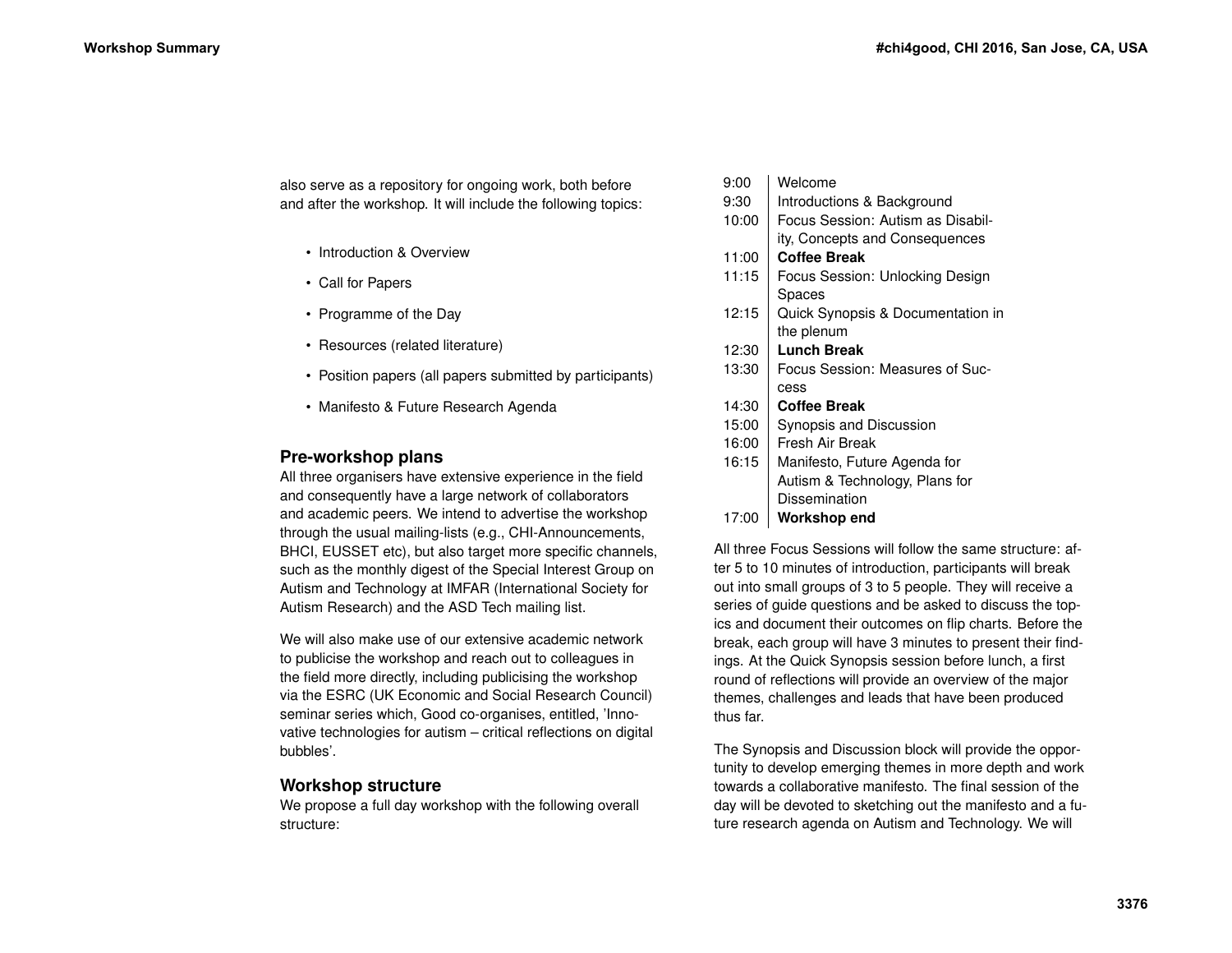close by discussing possible avenues for dissemination, and we intend to organise a social gathering and communal dinner at the end of the workshop.

# **Post-workshop plans**

While the cornerstones of the manifesto will be drafted during the workshop, we plan to set up a mailing-list of participants that we will use to collaboratively develop the manifesto into a publishable state. We will then use the manifesto as a starting point for organising a special issue in a well respected journal in the field (possible targets include: International Journal of Human-Computer Studies or Interacting with Computers). We will also try and publish the manifesto in venues with greater reach into industry and the general public, e.g., the SIGCHI Interactions Magazine.

# **Call for Participation**

Technologies designed for people with autism are often focused on their particular functional limitations. We argue that this ignores a rich design space in which technologies could play more meaningful and multi-faceted roles in the complex life-worlds of people with autism. This one-day workshop will explore how to go beyond technologies that narrowly focus on concepts of assistance or intervention. During the day, we will have focus sessions to discuss a) how autism is conceptualised as a disability and how this impacts on possible roles of technologies, b) how to unlock novel design spaces methodologically and c) how to evaluate the experiences of people with autism with technology. As an outcome, we will collaboratively develop a manifesto to draw attention to the gap we have identified and develop a research agenda to address it.

We invite position papers (up to four pages, SIGCH Extended Abstract Format) which engage with the workshop topic by considering the points described in the above paragraph, or bring in other relevant perspectives, including:

- Theoretical, philosophical and ethical foundations of developing technology for autistic people
- Design and evaluation methods
- Case studies of technologies that have multi-faceted roles

Position papers should be submitted by 12 February, 2016 (12pm PDT) via email to christopher.frauenberger@tuwien.ac.at. The selection process will ensure that high quality contributions from a range of different perspectives are invited to participate.

Additional resources, related literature and further practical information is available at the workshop's webpage: http://igw.tuwien.ac.at/chi16-autismtechnology

At least one author of an accepted submission is required to attend the workshop, and participants must register for both the workshop and at least one day of the main conference.

# **Acknowledgements**

This research is funded by the Austrian Science Fund (FWF): [P26281-N23] "OutsideTheBox - Rethinking Assistive Technologies with Children with Autism" project.

# **References**

<span id="page-4-0"></span>[1] Christopher Frauenberger. 2015a. Disability and Technology - A Critical Realist Perspective. In *Proceedings*